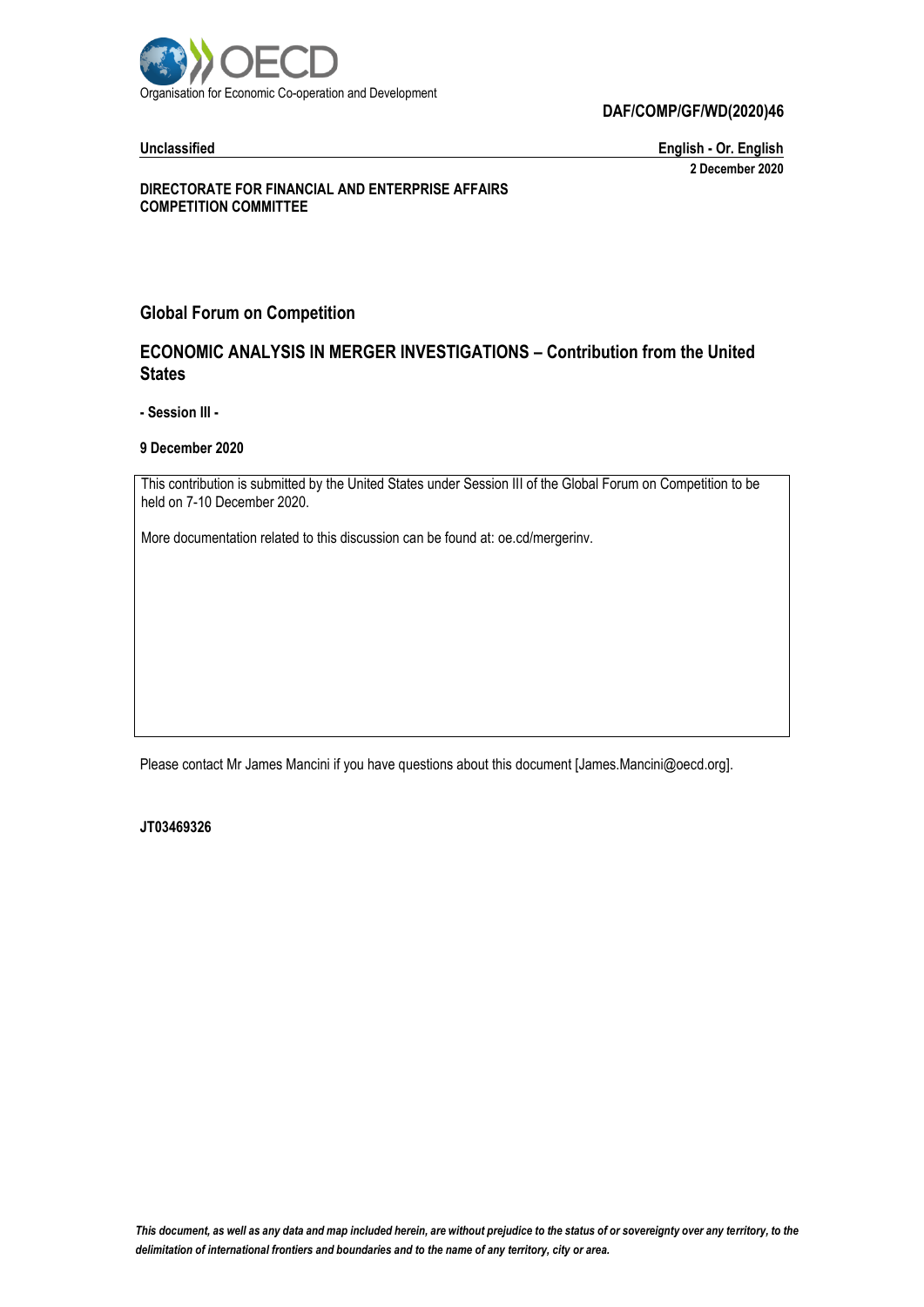# *Economic Analysis in Merger Investigations*

**- Contribution from the United States –**

# **1. Organization of Economists at U.S. Agencies**

1. Economists at the United States Federal Trade Commission ("FTC") and the Department of Justice Antitrust Division ("DOJ") (collectively, the "Agencies") are organized into independent economics groups: the Bureau of Economics at the FTC; and the Economic Analysis Group at DOJ. The heads of these groups, the Bureau Director at the FTC and the Deputy Assistant Attorney General at DOJ, report to the Commission and the Assistant Attorney General ("AAG") respectively, and are selected by the Chairman and the AAG. These chief economists are often academic economists whose tenure at the agencies typically lasts from one to three years.

# **2. Economists' Participation in Investigations**

2. Economists work together with attorney colleagues on all merger investigations that proceed beyond initial screening after one agency or the other has received clearance to pursue an investigation. In the early stages of an investigation, economists typically review information submitted by the parties in their premerger notification documentation and participate with attorneys in initial interviews with industry participants. Through this qualitative information, the economist gains an understanding of how to think about competition in this industry, and with regard to provisional product or service markets. As the investigation progresses, economists build on that understanding to develop analyses to shed light on potential theories of harm as consideration is given to the question of whether to enter into a full phase investigation. The tight timeline of an initial phase merger investigation often requires economists to employ relatively basic models. An important task for economists in the initial phase of investigations that eventually may progress to full phase investigations is to develop a plan to analyze the theories of harm, including consideration of an analytical approach and identification of the requisite product or industry information to be requested from the merging parties and other industry participants.

3. If an investigation proceeds to a full phase investigation, the economic analysis often becomes significantly more involved. This can include estimating economic parameters for use in basic modes of analysis such as upward pricing metrics or building empirical oligopoly models of competition for merger simulation. Another common type of analysis exploits important market events, such as entry and exit, to estimate the impact of changes in the number of independent competitors. Economists also review tools used to aid decisions made by market participants in the ordinary course of business for key insights they may reveal about competition in the market. In evaluating arguments advanced by private parties during the investigation or in litigation, economists may employ an array of quantitative analyses, ranging from simple comparisons of key statistics to regression analyses, in order to confirm or reject their arguments or the assumptions underlying those arguments. We discuss examples of application of these various types of analysis below.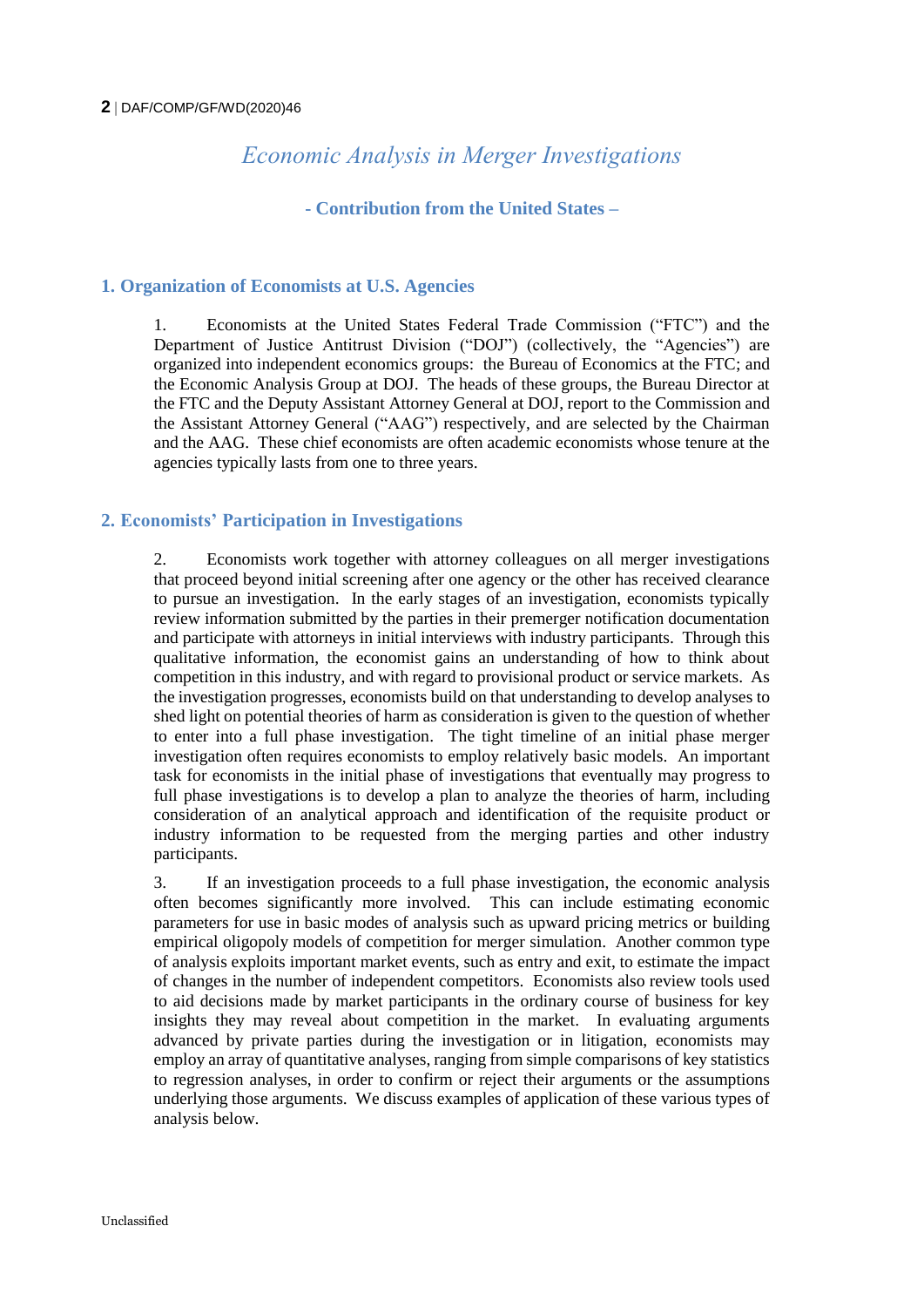4. Finally, Agency economists sometimes serve as testifying experts when a merger is challenged in court, although it is also common for the agencies to hire outside economists to serve in this role. The selection of a testifying economist is based on many factors including the industry knowledge of the economists, the familiarity with the economics literature most relevant to the theories of harm, and resource constraints. Even when an outside economist serves as an agency's testifying expert, staff economists often provide litigation support to the expert, assisting with data analysis and evaluating new evidence provided by the merging parties during the investigation.

# **3. Some Common Types of Quantitative Merger Analyses Performed by U.S. Antitrust Agencies**

# **3.1. Upward Pricing Pressure Analysis**

-

5. Upward Pricing Pressure ("UPP") tools assess the incentive for a firm unilaterally to raise prices post-merger. The DOJ/FTC 2010 Horizontal Merger Guidelines describe a methodology to calculate the upward pricing pressure of a proposed merger known as the "Gross Upward Pricing Pressure Index," or "GUPPI."<sup>1</sup> This calculation takes account of lost sales that would be recaptured by the merger partner following a price increase. The following examples illustrate how UPP analysis has been used in enforcement actions.

6. Starting in 2014, the FTC investigated a proposed transaction in which the second largest U.S. cigarette manufacturer at the time, Reynolds American, proposed to acquire Lorillard, the third largest U.S. cigarette manufacturer. <sup>2</sup> To resolve concerns that the acquisition as proposed would reduce competition, the Commission accepted a settlement that required that the firms divest four brands plus Lorillard's manufacturing facilities in Greensboro, North Carolina to Imperial, the fifth largest cigarette manufacturer in the United States.<sup>3</sup>

7. One of the economic analyses performed by FTC staff was an estimation of the firstorder effects of these combined transactions on prices and consumer welfare. This analysis is described in Hanner et al.  $(2016)^4$ . The approach was based on the same foundations as a traditional GUPPI calculation, but had to extend beyond a basic GUPPI in order to account for the effects of the divestitures as well as the acquisitions and any creditable marginal cost reductions.<sup>5</sup> In essence, this approach estimates the combined effect on prices in two steps. The first step is to calculate net pricing pressure effects on each product, which include estimates of terms representing the margins earned on sales diverted to newly acquired products, the margins no longer captured on sales diverted to divested products, and cost efficiencies. This calculation produces an estimate of the transactions' impact on the

<sup>1</sup> U.S. Dep't of Justice & Fed. Trade Comm'n, Horizontal Merger Guidelines (2010), §6.1, [https://www.justice.gov/atr/horizontal-merger-guidelines-08192010.](https://www.justice.gov/atr/horizontal-merger-guidelines-08192010)

<sup>&</sup>lt;sup>2</sup> See [https://www.ftc.gov/system/files/documents/public\\_statements/644971/150526reynoldscommstatement.pdf.](https://www.ftc.gov/system/files/documents/public_statements/644971/150526reynoldscommstatement.pdf)

<sup>&</sup>lt;sup>3</sup> FTC Press Release, FTC Approves Final Order Preserving Competition in U.S. Market for Cigarettes,

<sup>(</sup>July 31, 2015), [https://www.ftc.gov/news-events/press-releases/2015/07/ftc-approves-final-order-preserving](https://www.ftc.gov/news-events/press-releases/2015/07/ftc-approves-final-order-preserving-competition-us-market)[competition-us-market.](https://www.ftc.gov/news-events/press-releases/2015/07/ftc-approves-final-order-preserving-competition-us-market)

<sup>4</sup> See Hanner, Dan, Ginger Zhe Jin, Marc Luppino, and Ted Rosenbaum, "Economics at the FTC: Horizontal Mergers and Data Security," *Review of Industrial Organization* 49, no. 4 (2016): 613-631.

<sup>5</sup> See Miller, Nathan H., Marc Remer, Conor Ryan, and Gloria Sheu, "Pass‐Through and the Prediction of Merger Price Effects," *The Journal of Industrial Economics* 64, no. 4 (2016): 683-709 and Jaffe, Sonia, and E. Glen Weyl, "The First-Order Approach to Merger Analysis," *American Economic Journal: Microeconomics* 5, no. 4 (2013): 188-218.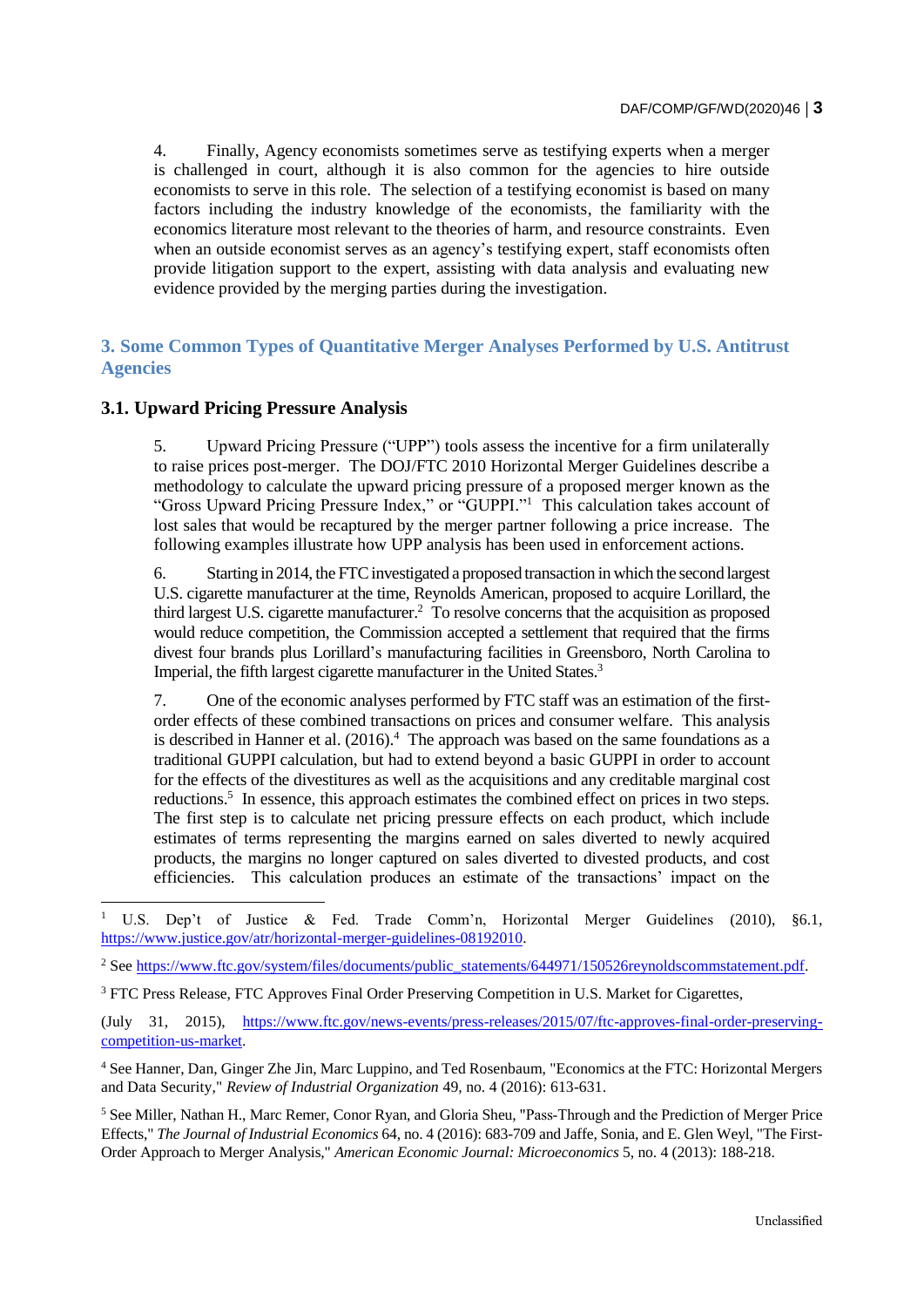#### **4** DAF/COMP/GF/WD(2020)46

marginal costs of each product, including opportunity costs. The second step uses information about how firms pass marginal cost changes through in their prices to translate the output of the first step to price effects and consumer welfare effects.

8. Another example of UPP analysis is provided by the analysis of the 2015 proposed merger of GE and Electrolux, two competing manufacturers of household appliances. The DOJ challenged the proposed merger on the basis that it would reduce competition in markets for cooking appliances, including ranges, cooktops and wall ovens. The parties abandoned their transaction during the trial.

9. Evaluating the competitive effects of the merger required a comparison of the merger's potential to increase prices through its reduction of competition against its potential to reduce costs due to merger-specific efficiencies. The parties to that merger claimed that the efficiencies achieved through the merger would lower variable costs by 3.5 percent. However, the DOJ's analysis concluded that cost savings of this magnitude would not be sufficient to deter a price increase. The UPP tool offered a way to compare these two countervailing effects on the profit maximizing price of these products. The UPP analysis presented by the DOJ's economic expert demonstrated that the recapture of the portion of lost sales that would divert to the other merging party following a price increase would provide the merged firm with the net incentive to raise prices unless the merger also reduced marginal costs by multiples of the percentage claimed by the merging parties.6 In this case, the analysis supported the conclusion that the merger would raise prices.

## **3.2. Entry/Exit Analysis**

10. In 2013, the FTC investigated the proposed merger of Office Depot and OfficeMax which combined two of the largest office supply retail chains and two of the largest suppliers of office products to businesses in the United States.<sup>7</sup> Similar to the analyses conducted by the FTC's econometric expert in *Staples*, 8 and in subsequent matters such as *Whole Foods*, <sup>9</sup> FTC staff used reduced-form regression models to estimate the relationship between the parties' margins and prices and the number of competitor stores within various drive-times of each store.<sup>10</sup> The estimation technique relied on variation in the number of competitors due to entry and exit. These estimates were then used to predict the effect of eliminating competition, via the hypothetical closure of one party's stores, on the other party's margins and prices. As in the *Staples* analysis, FTC staff estimated the effects of varying levels of competition using both panel data and cross-sectional

<sup>6</sup> See Chugh, Randy, Nathan Goldstein, Eric Lewis, Jeffrey Lien, Deborah Minehart, and Nancy Rose, "Economics at the Antitrust Division 2015-2016: Household Appliances, Oil Field Services, and Airport Slots," *Review of Industrial Organization* 49, no. 4 (2016): 535-556.

<sup>7</sup> FTC Press Release, FTC Closes Seven-month Investigation of Proposed Office Depot/OfficeMax Merger, (November 1, 2013), [https://www.ftc.gov/news-events/press-releases/2013/11/ftc-closes-seven-month](https://www.ftc.gov/news-events/press-releases/2013/11/ftc-closes-seven-month-investigation-proposed-office)[investigation-proposed-office.](https://www.ftc.gov/news-events/press-releases/2013/11/ftc-closes-seven-month-investigation-proposed-office)

<sup>8</sup> A summary of the analysis conducted in *Staples* is presented in Ashenfelter, Orley, David Ashmore, Jonathan B. Baker, Suzanne Gleason, and Daniel S. Hosken, "Empirical Methods in Merger Analysis: Econometric Analysis of Pricing in FTC v. Staples*,*" *International Journal of the Economics of Business* 13, no. 2 (2006): 265-279.

<sup>9</sup> See section IV of the Public Version of the Expert Report of Kevin M. Murphy, Ph.D. in Federal Trade Commission v. Whole Foods Market, Inc at [https://www.ftc.gov/sites/default/files/documents/cases/2007/08/070823murphy.pdf.](https://www.ftc.gov/sites/default/files/documents/cases/2007/08/070823murphy.pdf)

<sup>10</sup> The economic analysis performed by FTC staff in this investigation is described in more detail in Brand, Keith, Martin Gaynor, Patrick McAlvanah, David Schmidt, and Elizabeth Schneirov, "Economics at the FTC: Office Supply Retailers Redux, Healthcare Quality Efficiencies Analysis, and Litigation of an Alleged Get-Rich-Quick Scheme," *Review of Industrial Organization* 45, no. 4 (2014): 325-344.

-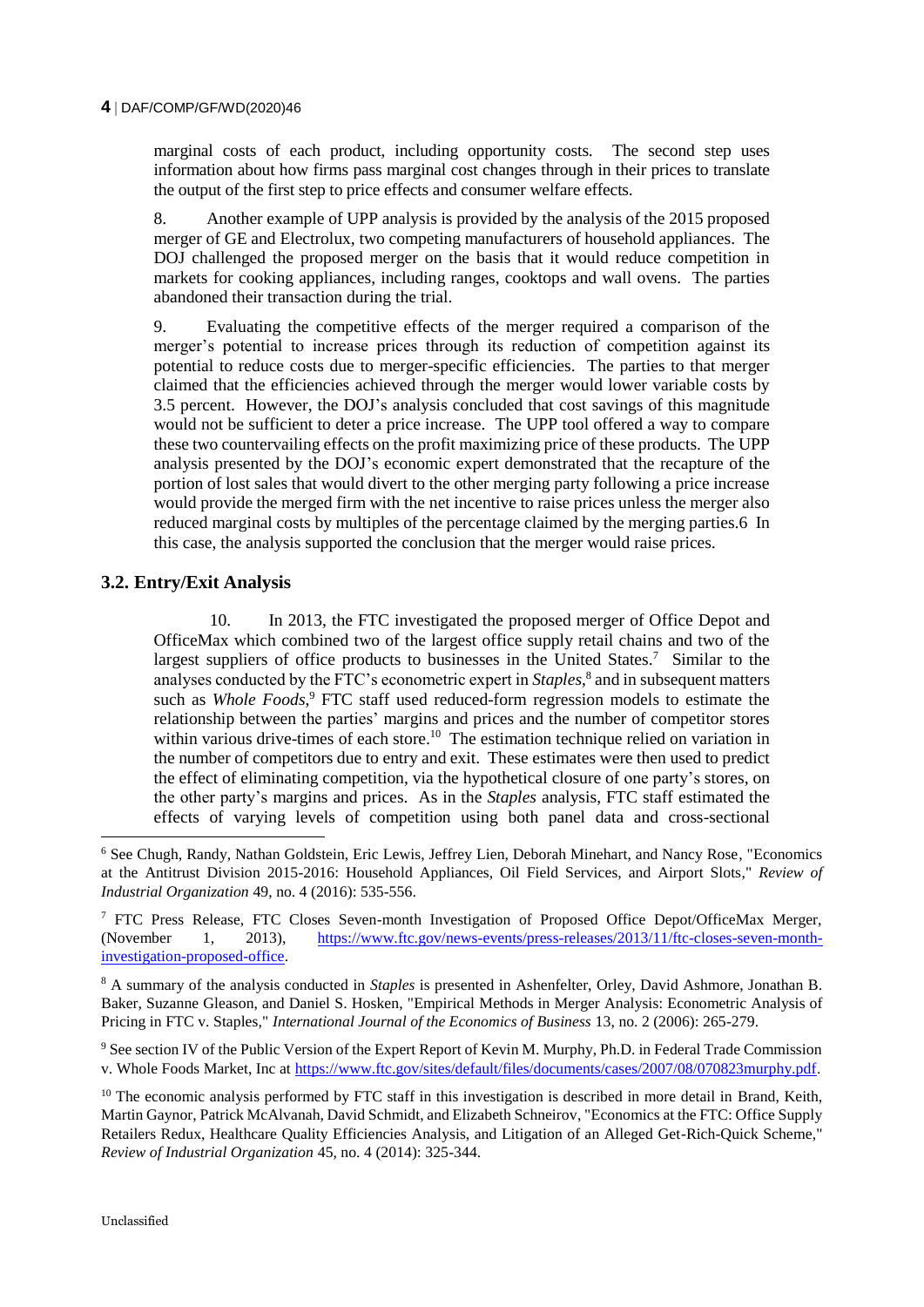regressions. The analysis in the 2013 investigation expanded on the *Staples* analysis by considering additional dependent variables, including store/department-level margins at the stock-keeping unit (SKU) and department levels, store/SKU-level prices, and store-level price indices. Unlike in the *Staples* case, FTC staff concluded that the results of this analysis did not provide a sufficient basis for concluding that the proposed merger was likely to be anticompetitive.

#### **3.3. Merger Simulation**

j

11. Merger simulation involves the use of models to compare predicted prices before and after a proposed horizontal or vertical merger. These models are calibrated using realworld data. Merger simulation has been used by the Agencies in horizontal and vertical mergers, as the following examples illustrate.

#### *3.3.1. Horizontal Mergers*

12. In 2011, DOJ challenged H&R Block's proposed acquisition of 2SS Holdings, Inc., the maker of TaxACT. These firms were the second- and third-largest sellers of digital do-ityourself tax software that consumers would use to complete and file their annual income tax returns. At trial, the DOJ explained that the merger would harm competition under unilateral and coordinated economic theories and provided evidence and testimony in support of each theory. The Court found the merger to be anticompetitive and blocked the transaction.

13. Simulating the unilateral effects of the merger required constructing a representation of how consumer demand would respond to price changes. In this case, the DOJ's economic expert was able to calibrate key demand parameters of a Bertrand model of competition from observable data, including switching data obtained from the federal government's tax agency, the Internal Revenue Service. The switching data provided the number of times that an income tax filer would use a different method of preparing their taxes than that person used in the previous year. Both the expert and the Court acknowledged that since the data recorded customer switching that may be due to any reason, it was not the same as the more desirable measure of the diversion among substitutes that would occur in response to a price increase. However, it was determined to be an informative proxy for price-based diversion. In the Opinion, the Court cited a merger simulation analysis presented by the DOJ's economic expert as testimony contributing to the Court's conclusion that the merger would lead to a unilateral incentive to raise prices and also as supportive of DOJ's product market (as the tool was also used to simulate a merger of all firms in the market as part of the Hypothetical Monopolist test).<sup>11</sup>

14. According to one count, roughly half of the FTC's merger enforcement actions taken from 2000 through 2018 involved parts of the healthcare sector.<sup>12</sup> Consequently, the FTC's Bureau of Economics has invested considerable effort developing and refining analytical approaches appropriate for evaluating mergers of healthcare providers, such as hospitals and doctors. For instance, commercial prices for healthcare services are generally determined through bilateral bargaining between medical insurers ("payers") and providers, so economic analysis of healthcare provider mergers must evaluate how a

<sup>11</sup> *United States v. H&R Block, Inc.*, 833 F. Supp. 2d 36 (D.C. Cir. 2011), *available at* [https://www.justice.gov/atr/case-document/file/498141/download.](https://www.justice.gov/atr/case-document/file/498141/download#.)

<sup>12</sup> Wilson, Nathan E, "Editor's Note: Some Clarity and More Questions in Health Care Antitrust," *Antitrust Law Journal* 82, no. 2 (2019): 435-440.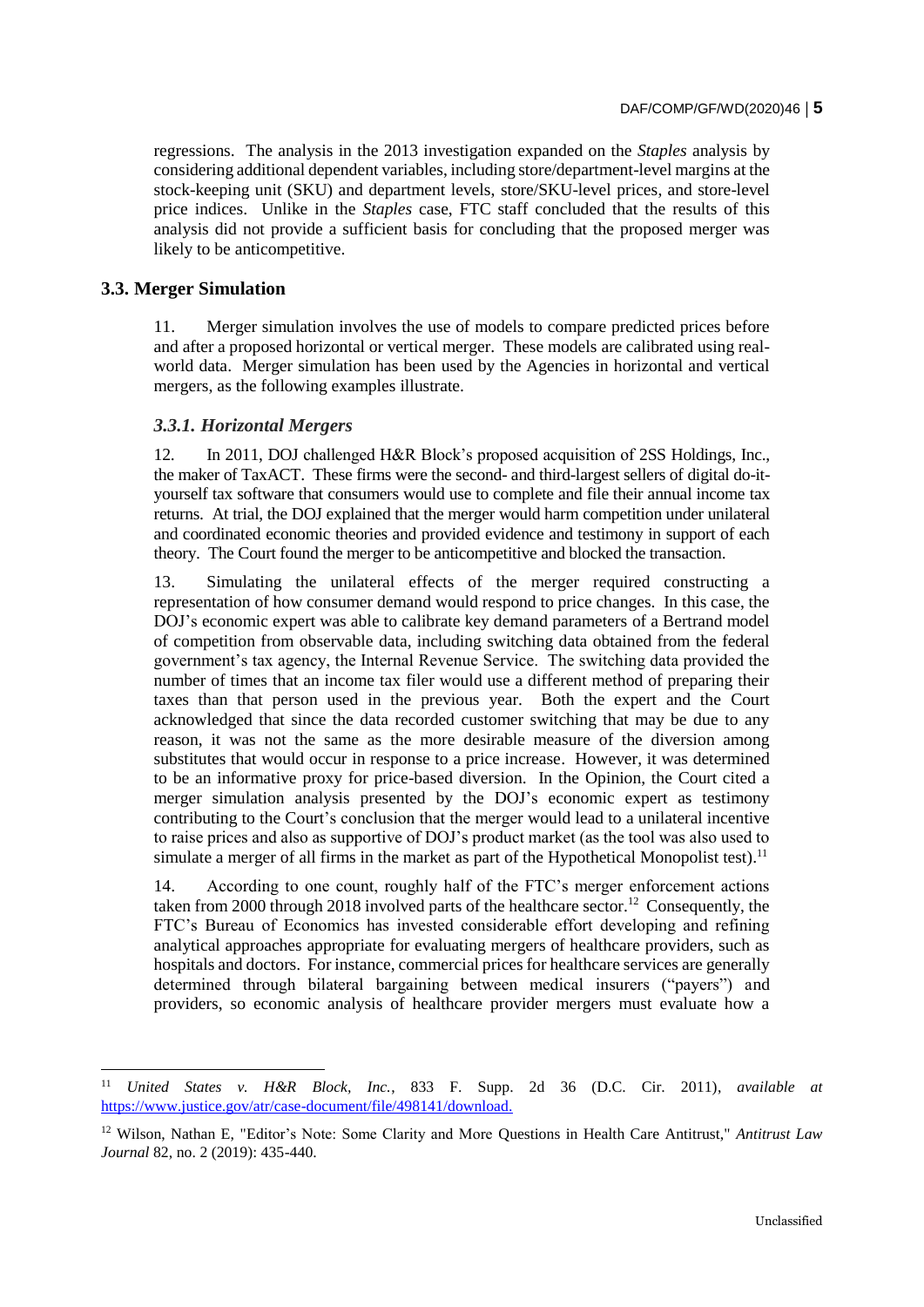merger is likely to influence that bargaining.<sup>13</sup> Payers establish networks of healthcare providers to service the patients who receive healthcare coverage via the payer. Payers sell access to those networks, together with other complementary services, such as claims processing, utilization review, and (in the case of full insurance) the commitment to pay for medical services that are actually consumed, to local employers and individuals. One of the ways payers appeal to potential customers is to establish attractive provider networks at competitive prices.

15. Providers and payers negotiate over the prices providers will be paid for providing services as part of the payer's network. If they fail to reach an agreement, the payer excludes the provider from its network. Network exclusion is unattractive to both sides because providers may lose patients and payers may lose customers. The division of rents generated by inclusion of the provider in the payer's network depends on the relative unattractiveness of each party's outside options. The leverage of the payer over a particular provider derives from the payer's ability to steer patients away from the provider. The provider's leverage comes from its incremental contribution to the payer's customers' willingness to pay (WTP) for the network.14 If two merging providers continue to negotiate independently with the payer, the merger causes the disagreement payoff for each of the merging providers to increase depending on how many patients steered away from the one provider would divert to the merger partner. This change in disagreement payoffs due to recaptured sales will cause the post-merger bargaining to result in higher prices being paid to the merging providers. Alternatively, the merging providers may wish to negotiate as one, so that the payer must either include both payers in-network or neither. The consequence of this would be that any patients who view the merging providers as their top two choices would have to visit their third most-favored provider if the payer and the merged providers do not reach an agreement, which lowers the payer's disagreement payoff, again resulting in the merged providers being able to demand higher prices. Note that whether the merging providers negotiate separately or together as an all-or-nothing package, an important determinant of the effect of the merger is the extent to which patients see the providers as being close substitutes, similar to the importance of diversion ratios in merger analysis in posted-price differentiated products markets.

## *3.3.2. Vertical Mergers*

16. In 2016, telecom firm AT&T announced its intent to acquire Time Warner, a media firm. The DOJ challenged the merger due to concerns that the vertical combination of a provider of television content, Time Warner, would raise prices to distributors of television programming that competed against AT&T distribution products, DirecTV and U-Verse. This would in turn raise the prices consumers paid for television service subscriptions. The merger was consummated in 2019 after the trial court and the appeals court both ruled in favor of the merging firms.

j

<sup>&</sup>lt;sup>13</sup> For a more detailed discussion of the use of bargaining models in the FTC's analysis of hospital mergers, see Farrell, Joseph, David J. Balan, Keith Brand, and Brett W. Wendling, "Economics at the FTC: Hospital Mergers, Authorized Generic Drugs, and Consumer Credit Markets," *Review of Industrial Organization* 39, no. 4 (2011): 271-296.

<sup>&</sup>lt;sup>14</sup> For an example of the FTC's use of willingness-to-pay in hospital merger analysis, see the Plaintiff's Findings of Fact in Federal Trade Commission and State of Illinois v. Advocate Health Network *et al*., [https://www.ftc.gov/system/files/documents/cases/161207\\_2016.05.31\\_ecf\\_no.\\_468\\_plaintiffs\\_redacted\\_pfofcol.pdf.](https://www.ftc.gov/system/files/documents/cases/161207_2016.05.31_ecf_no._468_plaintiffs_redacted_pfofcol.pdf)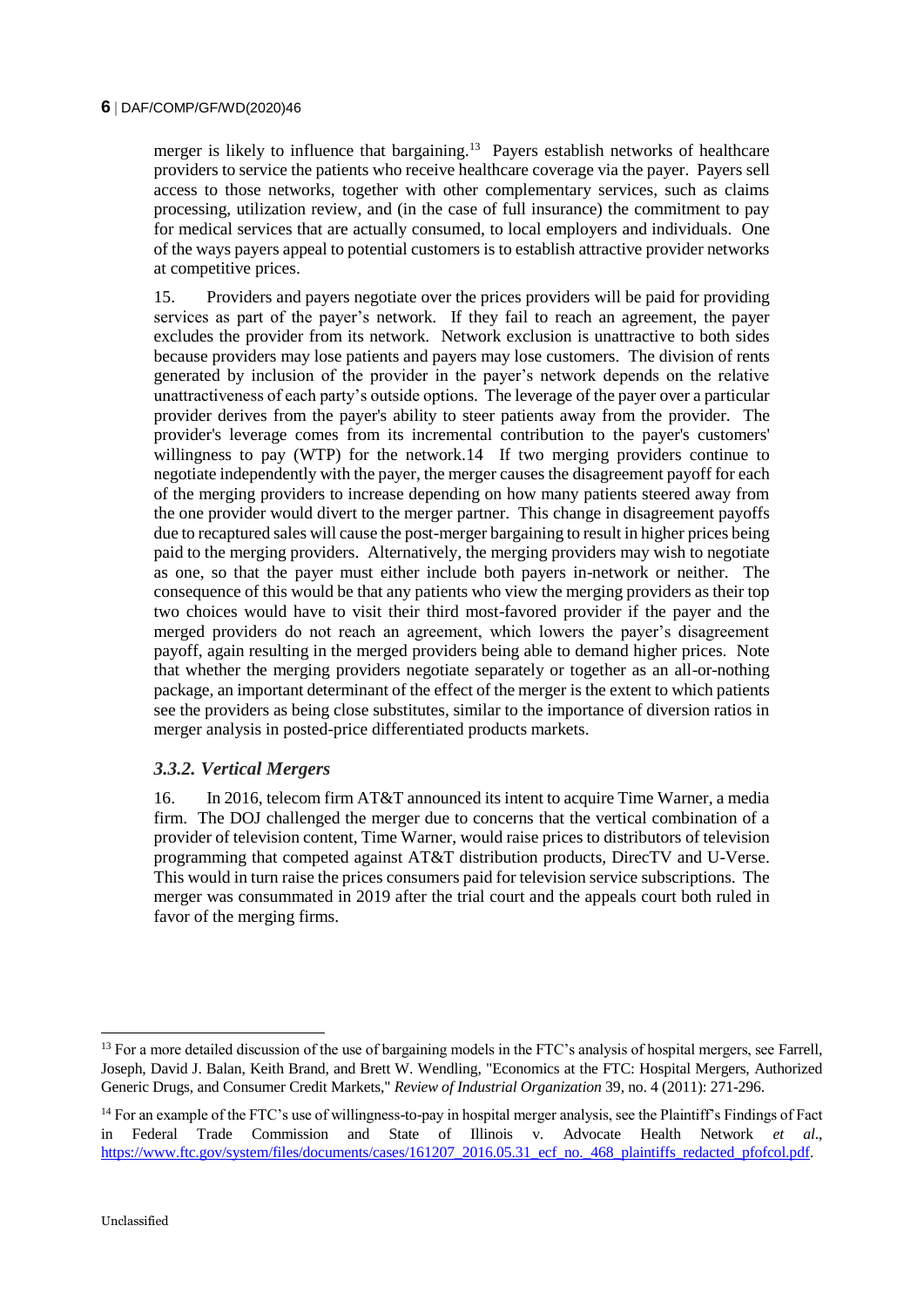17. Predicting the likely net effect of a vertical merger requires considering the potential incentive to foreclose or disadvantage rivals in one market through strategic actions in another vertically related market, as well as potential internal pricing efficiencies achieved through aligning the incentives of the merging firms. In this case, incorporating a bargaining model to capture negotiations between content providers and distributors was critical to an appropriate assessment of each potential effect. In particular, the prospect of increased customer diversion to DirecTV and U-Verse would soften the expected financial blow to the merged firm whenever it failed to reach a deal with a rival distributor to carry the Time Warner content; the bargaining model provided a basis to quantify how that would affect leverage in the negotiation as well as the resulting terms. Extending the analysis into the downstream market through a logit model, the DOJ estimated that the merger would cause subscribers to television services to pay hundreds of millions of dollars in increased fees.<sup>15</sup>

#### **3.4. Demand Estimation**

j

18. As discussed above in the context of healthcare provider mergers, the degree of substitutability between the merging firms is a crucially important piece of information in analyzing the likely effects of a merger. Estimating demand relationships can be a valuable technique to assess substitutability. Several discrete choice models of patients' hospital choices estimated using either hospital discharge data or health claims records have been introduced in the recent economics literature. These models can yield estimates of both diversion ratios between providers and the change in the customers' willingness-to-pay resulting from a particular provider combination. Models that work well for estimating demand in hospital markets may not be feasible when considering other provider markets, such as physicians, where the number of physicians available to a patient may be an order of magnitude greater than the number of hospitals from which they can choose. FTC economists have developed empirical models to estimate these demand relationships in provider markets where the number of providers can be large.<sup>16</sup>

19. In one approach described in Carlson *et al.* (2013), patients are partitioned into microsegments. Conceptually, the microsegments can be defined in enough detail so that all patients in a microsegment share identical values of relevant patient characteristics, such as medical condition, age, gender, residential location (i.e., zip code), household composition, and interactions of these characteristics. The model is also very flexible with respect to physician characteristics. For instance, a doctor who works out of two separate offices could be included in the model as two different choices, one for each office. Patients in one microsegment may have a strong preference for the first office, while patients in another microsegment may have a strong preference for the second office. Estimates of diversion ratios can be obtained as a function of doctors' shares of patients within the microsegments.

<sup>&</sup>lt;sup>15</sup> See Gee, Evan, Craig Peters, and Jeffrey Wilder, "The Year in Review: Economics at the Antitrust Division 2018-2019," *Review of Industrial Organization* 55, no. 4 (2019): 537-550.

<sup>16</sup> See Carlson, Julie A., Leemore S. Dafny, Beth A. Freeborn, Pauline M. Ippolito, and Brett W. Wendling, "Economics at the FTC: Physician Acquisitions, Standard Essential Patents, and Accuracy of Credit Reporting," *Review of Industrial Organization* 43, no. 4 (2013): 303-326.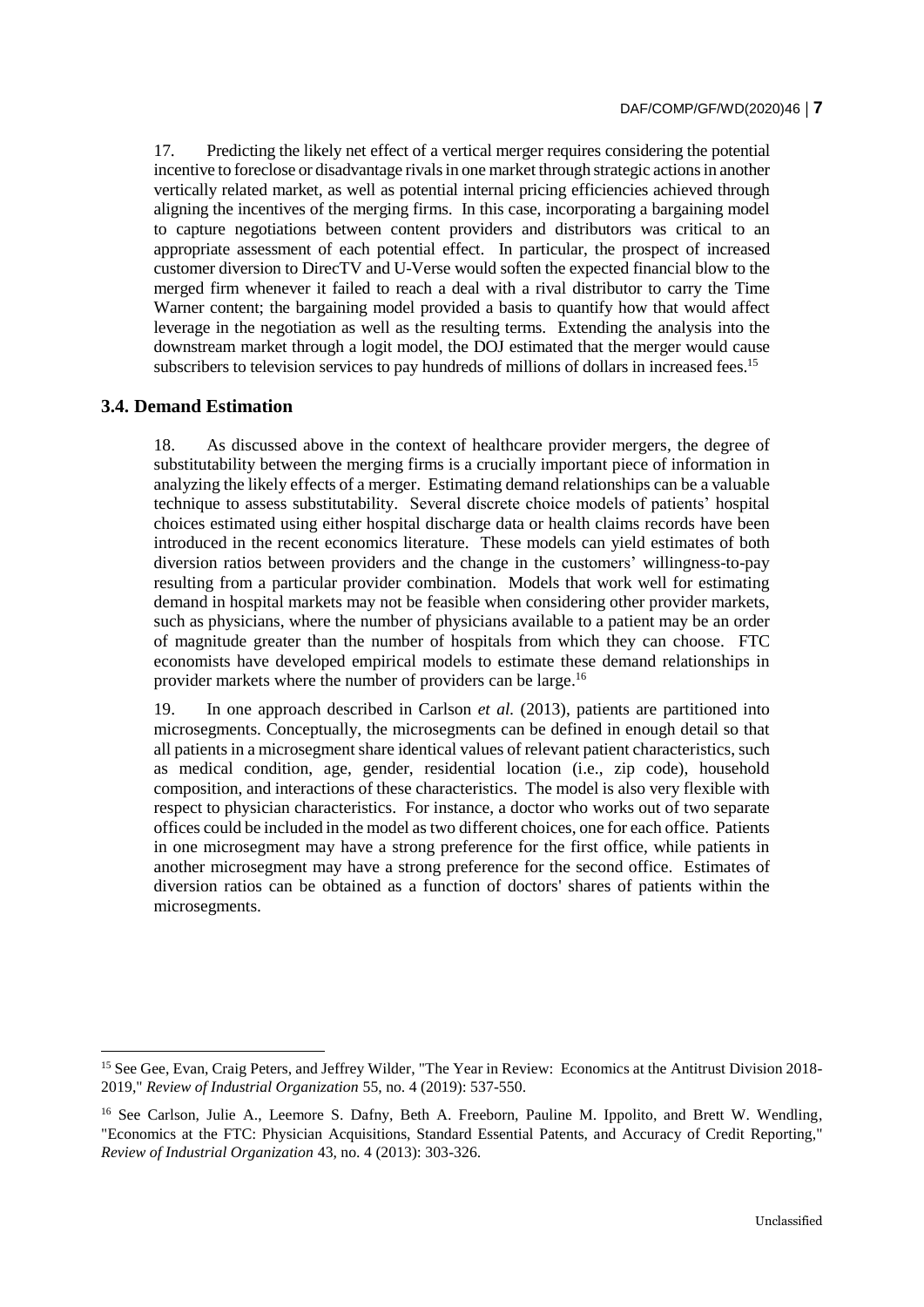# **3.5. Critical Loss Analyses based on Ordinary Course Business Tools**

20. The Agencies sometimes use "critical loss analysis" in considering market definition questions.<sup>17</sup> Product market assessments often need to evaluate whether a candidate market has properly included alternative products that are sufficiently close substitutes to products within the market that they would discipline an attempted price increase by a hypothetical monopolist of the in-market products. Critical loss analysis can be a useful tool in implementing this "hypothetical monopolist test." In one commonly used version of critical loss analysis, the economist calculates the magnitude of sales that a hypothetical monopolist in a candidate relevant market could lose before a specified price increase became unprofitable. This is the "critical loss." The economist then estimates the likely actual loss that the hypothetical monopolist would suffer if it actually did raise prices by the specified amount. If the predicted actual loss for a specified price increase is smaller than the estimated critical loss, the specified price increase is estimated to be profitable. This evidence can support an inference that the candidate market is sufficiently broad to constitute a relevant antitrust market.

21. Critical loss analysis was utilized in the DOJ's 2019 challenge of Novelis's proposed acquisition of Aleris. DOJ challenged the merger due to concerns that combining two of the largest producers of automotive aluminum brazing sheet (ABS) in the United States would substantially reduce competition. Automotive ABS is a relatively expensive material used by auto-makers to manufacture certain parts of automobiles in which its lighter weight is more valuable than the cheaper material costs associated with steel. Rather than go through a full trial, the DOJ and the merging parties agreed to enter into binding arbitration over the single issue of product market. After both sides presented evidence and testimony in an arbitration hearing, the arbiter found that DOJ's market definition correctly excluded steel; as a result, the merging firms agreed to divest a set of competitive assets for this product.

22. This arbitration presented a version of the hypothetical monopolist test: would substitution to steel make unprofitable a hypothetical monopolist's attempt to raise price on automotive ABS. To analyze that question, critical loss analysis could be employed to evaluate the profitability of a uniform price increase of a specified amount. A challenge to implementing that method is finding a measure of the price elasticity of the in-market product. In this case, the investigation revealed the presence of a predictive tool used by Novelis to make certain business decisions. The business tool factored in the prices of materials as well as the characteristics of each car part being manufactured to predict whether the part would be made with automotive ABS or with steel. This model provided valuable insights to DOJ economists who were able to simulate how changes in the price of automotive ABS would affect these material sourcing decisions. In this way, the economists were able to generate an estimate of the price elasticity of demand for aluminum ABS. The output of the analysis supported the documentary evidence suggesting that automotive ABS demand was sufficiently inelastic to support a profitable increase in price and a finding that the relevant antitrust market properly excluded steel.<sup>18</sup>

j

<sup>17</sup> *See* U.S. Dep't of Justice & Fed. Trade Comm'n, Horizontal Merger Guidelines (2010), §4.1.3, [https://www.justice.gov/atr/horizontal-merger-guidelines-08192010.](https://www.justice.gov/atr/horizontal-merger-guidelines-08192010)

<sup>&</sup>lt;sup>18</sup> See Drennan, Ronald, Helen Knudsen, Tom Whalen, and Jeffrey Wilder, "The Year in Review: Economics at the Antitrust Division 2019-2020," *Review of Industrial Organization* 57, no. 4 (2020): 815-825.